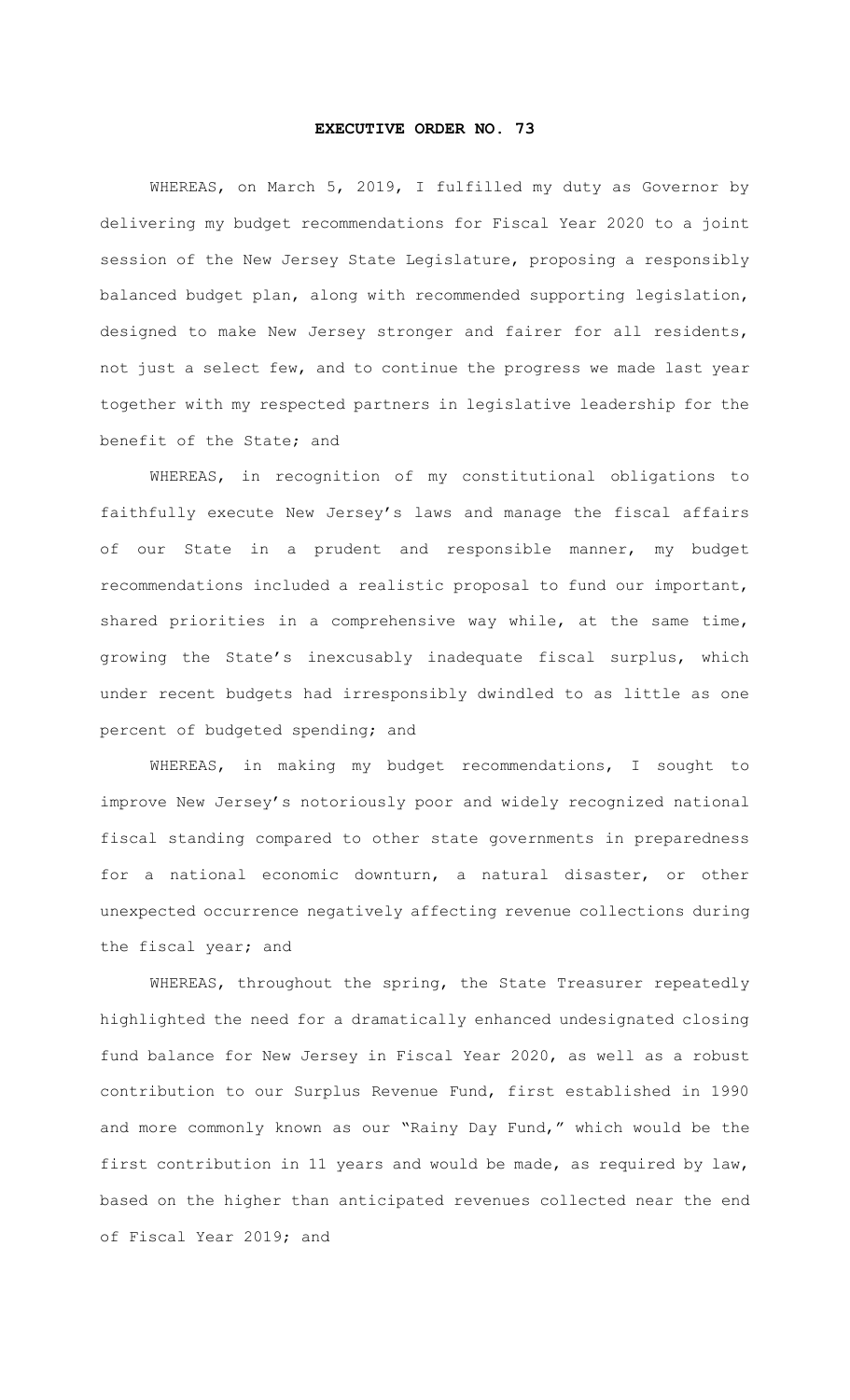WHEREAS, my recommendations included a limited number of commonsense recurring revenue-raising measures, including a modest increase on annual taxable income exceeding \$1 million, a fee on the manufacturers and distributors of opioids to help offset the costs of crucial programs to battle the opioid epidemic in New Jersey, a fee on companies that irresponsibly deny health benefits to their employees, costing the State millions annually, a small fee increase for hunting and killing bears, and an increased fee for gun ownership that has not been increased since the 1960s, to help continue to pay for all of the spending initiatives included in the Fiscal Year 2019 budget, plus the costs of new programs, services, and benefit levels enacted into law throughout the fiscal year since July that were not included in the Fiscal Year 2019 budget, plus any new or additional spending included by the Legislature for Fiscal Year 2020, while appropriately growing the State's undesignated fund balance and our Rainy Day Fund; and

WHEREAS, throughout the Fiscal Year 2020 budget process, legislative leadership continued to disregard the need to build and maintain a responsible surplus, instead declaring that a Rainy Day Fund contribution would not be appropriate this year, while at the same time proposing significantly increased spending for Fiscal Year 2020 and not taking any actions to amend or supplement the Rainy Day Fund law to eliminate the statutory requirement that a contribution be made for Fiscal Year 2019; and

WHEREAS, in 1984, Governor Kean enacted P.L.1984, c.213 to establish a New Jersey State and Local Expenditure and Revenue Policy Commission ("Commission") for the purpose of conducting a systemic and comprehensive review of our State and local tax structure and recommending corrective actions to ameliorate imbalances in that structure, in particular by building upon the strength of New Jersey's economy and diverse workforce; and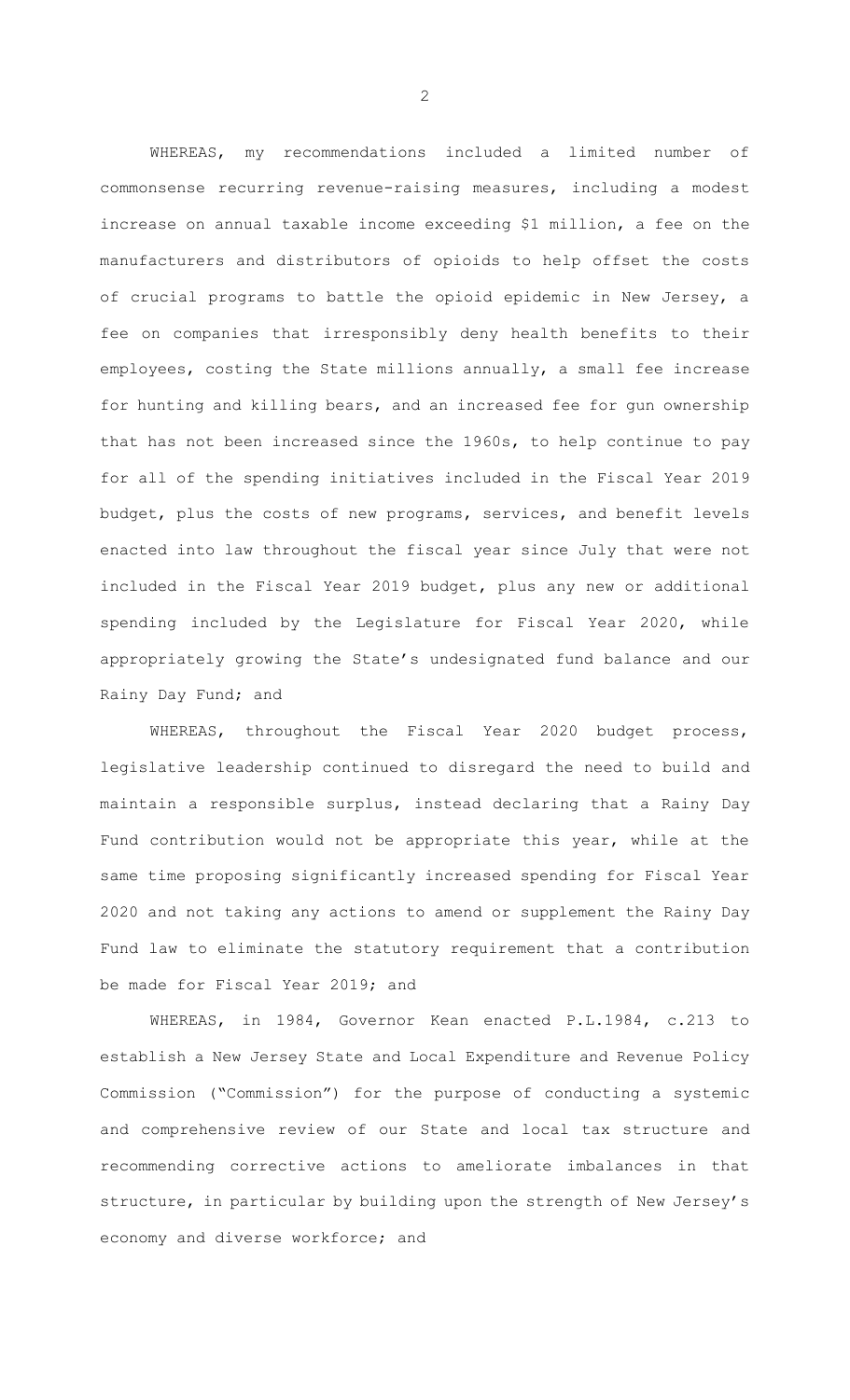WHEREAS, among several budget reforms recommended by the Commission to improve fiscal planning and control in New Jersey was a recommendation that the State create a Rainy Day Fund, separate from other funds that support ordinary State spending, including the General Fund and the Property Tax Relief Fund, in order to accomplish three distinct, but related, goals: (1) create a responsible cushion to cover any cash flow problems that the State might experience during the course of a fiscal year; (2) maintain a reasonable reserve against unforeseen events, such as natural disasters; and (3) provide countercyclical assistance by setting aside unexpected surplus revenues during times of prosperity and statutorily restricting such revenues for use only during an unanticipated economic slowdown; and

WHEREAS, on June 27, 1990, Governor Florio enacted Senate Bill No. 1 (1990) ("S-1") into law, P.L.1990, c.44, creating the Rainy Day Fund in what the Governor described as "an historic moment for New Jersey;" and

WHEREAS, Governor Florio's public remarks at the bill signing event for S-1 included the following hopeful, but unfortunately rather prescient, observations: "The Rainy Day Fund gets us off the financial roller coaster. A ride that has left us breathless, unable to plan for our future. A ride that common sense tells us we can't continue . . . . The [Surplus Revenue] Fund sets aside excess revenues. They can't be touched by the Governor or the Legislature. They can only be used if an economic downturn leads to a budget deficit – as was the case this year, when I came into office facing a \$600 million budget deficit. . . . It's mindboggling to consider how we became a fiscally precarious state. We had some good economic times in New Jersey. The sad thing is we spent every penny we made and then some. The State government was like a family that bought a Porsche before putting away for the kids' education. We spent money we shouldn't have; and then we spent money we didn't have;" and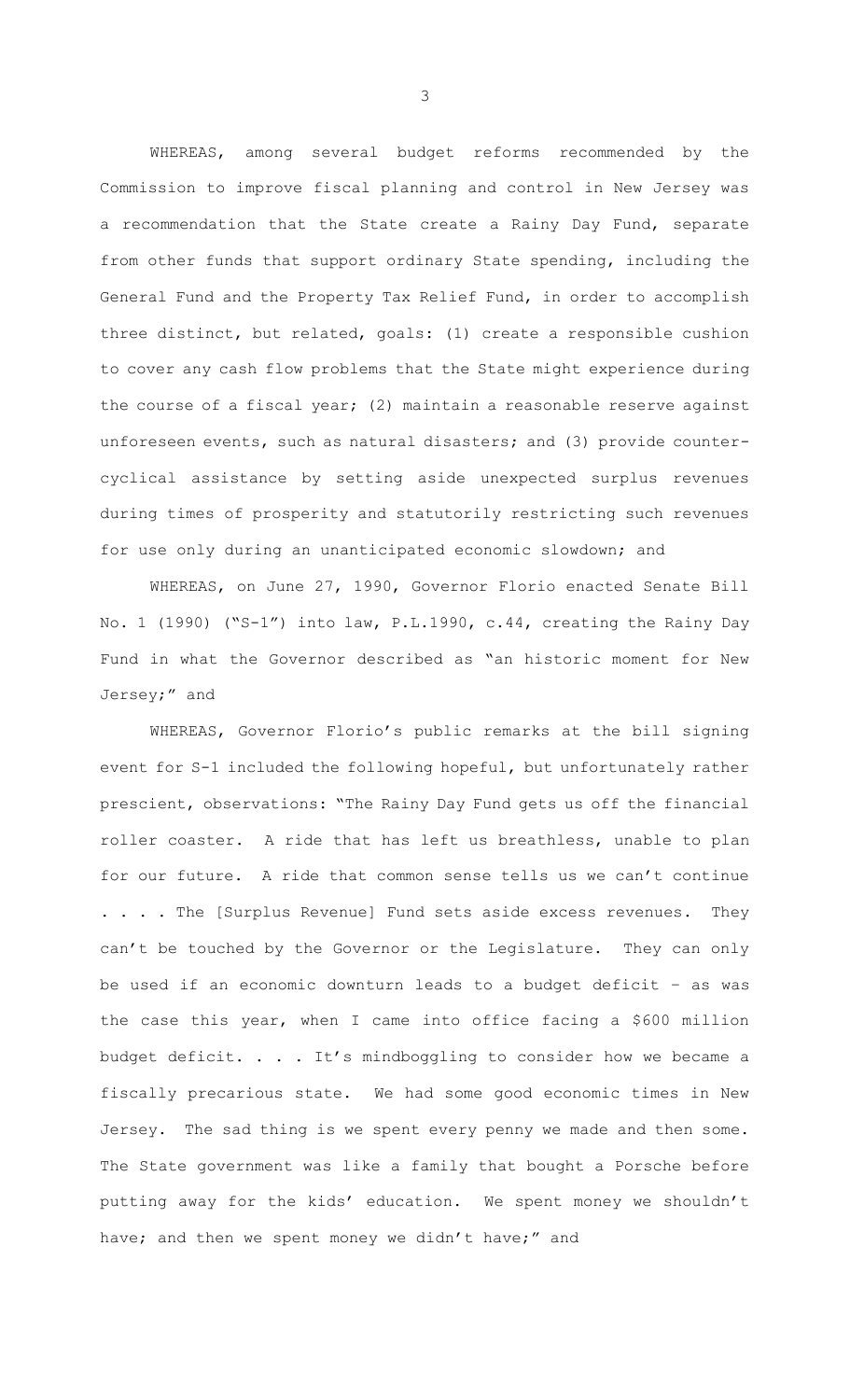WHEREAS, in those same public remarks, Governor Florio questioned the wisdom and fairness displayed by certain contemporary legislators who "tried to stop progress because they like the status quo," more particularly because they opposed the establishment of a recurring revenue source; in that case they "like[d] a system where millionaires pay the same tax rates as a family of four trying to get by on \$50,000 a year. I think that's unfair;" and

WHEREAS, Governor Florio's wise sentiments from nearly three decades ago remain equally true today; and

WHEREAS, at the time when the Rainy Day Fund was created, the State of New Jersey's bond rating was AAA, as compared with its current general obligation bond rating of A-, three levels above junk bond status, which among other detrimental effects makes it more costly to borrow money when necessary; and

WHEREAS, a report, released by Moody's Investors Service ("Moody's") on May 20, 2019, noted that 48 states are either "strongly" or "moderately" prepared for a recession because of their healthy reserve levels and fiscal flexibility; unfortunately, New Jersey was one of only two states that Moody's identified as having "weak" recession preparedness due to its large future obligations, such as pensions and health benefits, inadequate recurring revenues, and insufficient surplus; and

WHEREAS, New Jersey's regrettable experiences during the Great Recession of 2008-2009 starkly illustrate the wisdom displayed by Governor Florio and the responsible legislators of the early 1990s, who foresaw the dire financial circumstances that were likely to confront New Jersey in the event of a future recession: in the Great Recession, State revenues in Fiscal Year 2009 fell by \$3.6 billion, or 11 percent, below forecasts and by nearly \$1.8 billion, or 5.9 percent, in Fiscal Year 2010, prompting draconian cuts to services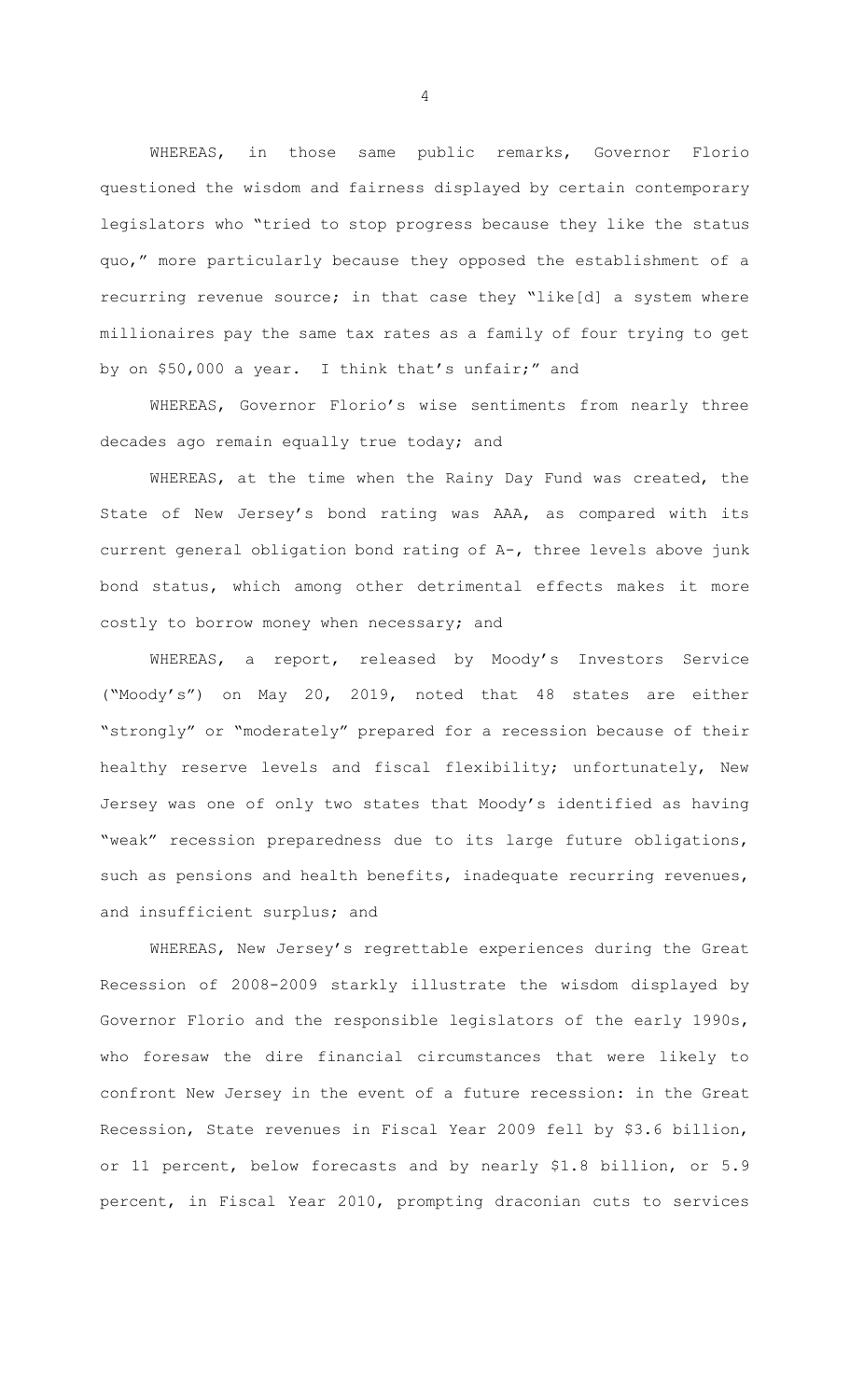and threatening the benefits relied upon by the State's most vulnerable residents; and

WHEREAS, prior to the outset of the Great Recession, in Fiscal Year 2007, the State enjoyed an undesignated fund balance (commonly referred to as the "surplus") of nearly \$2.104 billion and a Rainy Day Fund balance of \$484.6 million, which both were fortunately available to cushion the blow to taxpayers and vulnerable residents as the State spent the Rainy Day Fund down to zero in just two years' time; and

WHEREAS, since the complete depletion of our Rainy Day Fund in Fiscal Year 2009, the Legislature has regrettably failed to enact an annual appropriations act with an undesignated fund balance above two and a half percent of spending, despite reducing several taxes including the Sales and Use Tax, which, for example, was lowered in 2016 in a manner unnoticeable to most taxpayers but which has cost the General Fund nearly a billion dollars, while at the same time constantly increasing expenditures; and

WHEREAS, New Jersey's relatively meager undesignated fund balance lags far behind those of our peer states which, according to the National Association of State Budget Officers ("NASBO"), presently maintain an average state surplus of 10 percent of budgeted spending; and

WHEREAS, the Legislature's dangerous policy of conflating true reserves, which thanks to the wisdom of Governor Florio and past legislators are statutorily required to be placed in the Rainy Day Fund and are capable of being used only in the event of a fiscal emergency like a recession, with undesignated fund balances, which lawmakers may freely appropriate as part of the annual State budget without regard for responsible fiscal management or future preparedness, has made New Jersey one of a small number of states in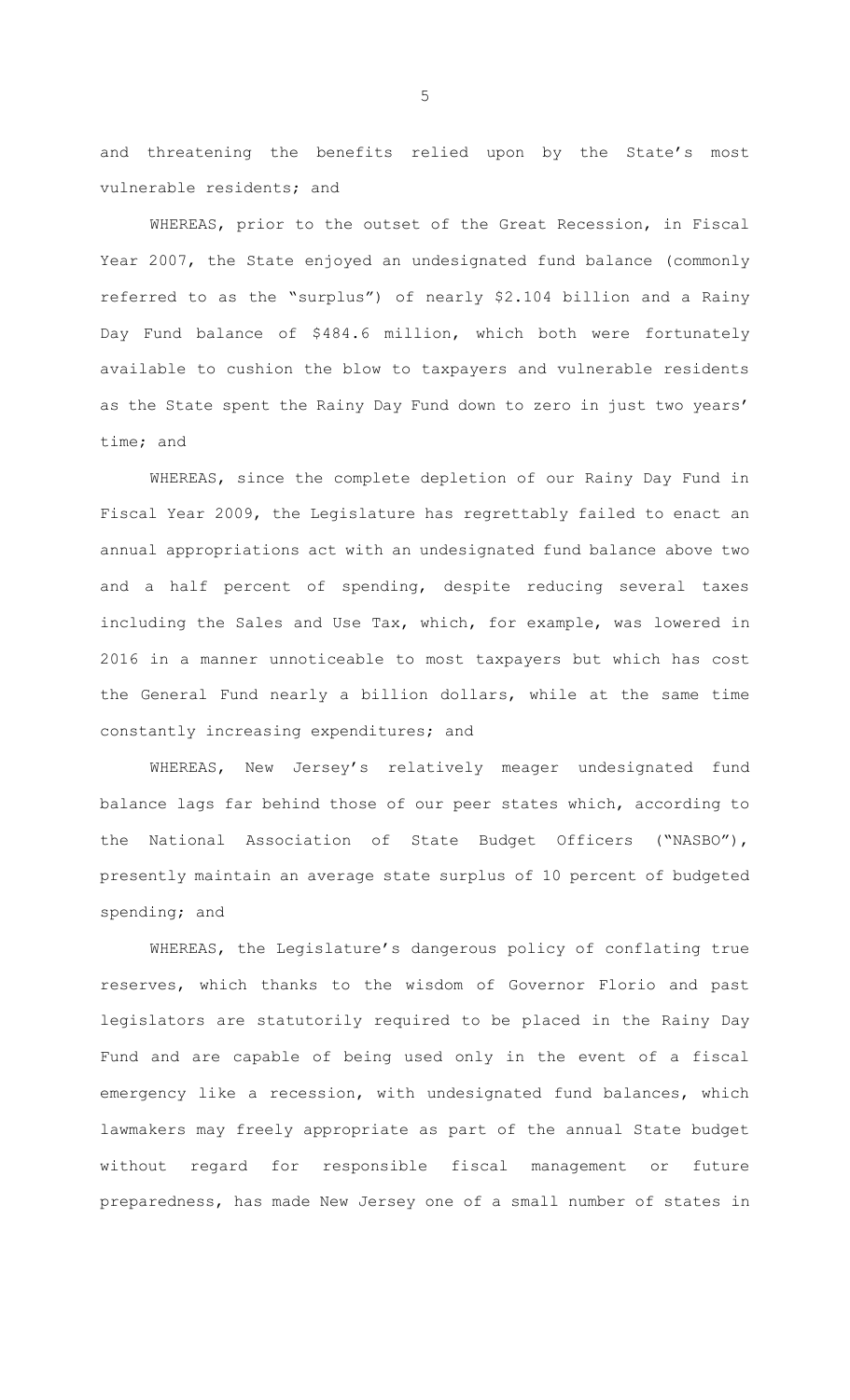the nation with a Rainy Day Fund requirement that has absolutely no current balance in its Rainy Day Fund; and

WHEREAS, during Fiscal Year 2023, the first fiscal year in which our current, temporary Corporation Business Tax ("CBT") surcharge will be completely phased out, the State also will reach the end of a ten-year plan to phase in our full, actuarially determined annual contribution to the State-administered pension funds, a payment from the State budget and from the Lottery that is expected to exceed \$6.5 billion; and

WHEREAS, like our multi-year pension phase-in plan, the statutory plan for increasing funding in support of public schools is likewise being phased in over the next half-decade, increasing annual State spending obligations by hundreds of millions of dollars each and every fiscal year for the foreseeable future; and

WHEREAS, many credible sources have raised nearly identical concerns about the likelihood of the United States entering a pronounced recession in the foreseeable future, including, for example, a June 2019 report from Morgan Stanley to its clients warning that prudent investors should brace for market turmoil over the next 12 months as Morgan Stanley shifted its cyclical indicator, which aggregates economic and financial market data, from "expansion" to "downturn" in light of weakening credit issuance, consumer confidence, and manufacturing gauges over recent months, and a recent Duke University/CFO Global Business Outlook survey finding that over four-fifths of corporate chief financial officers believe that a recession will begin in the first quarter of calendar year 2021, meaning it is possible that the State will be in the midst of a recession at the exact time one of the State's primary revenue sources will be sunsetting and a State contribution of over \$6.5 billion to the pension system will be expected; and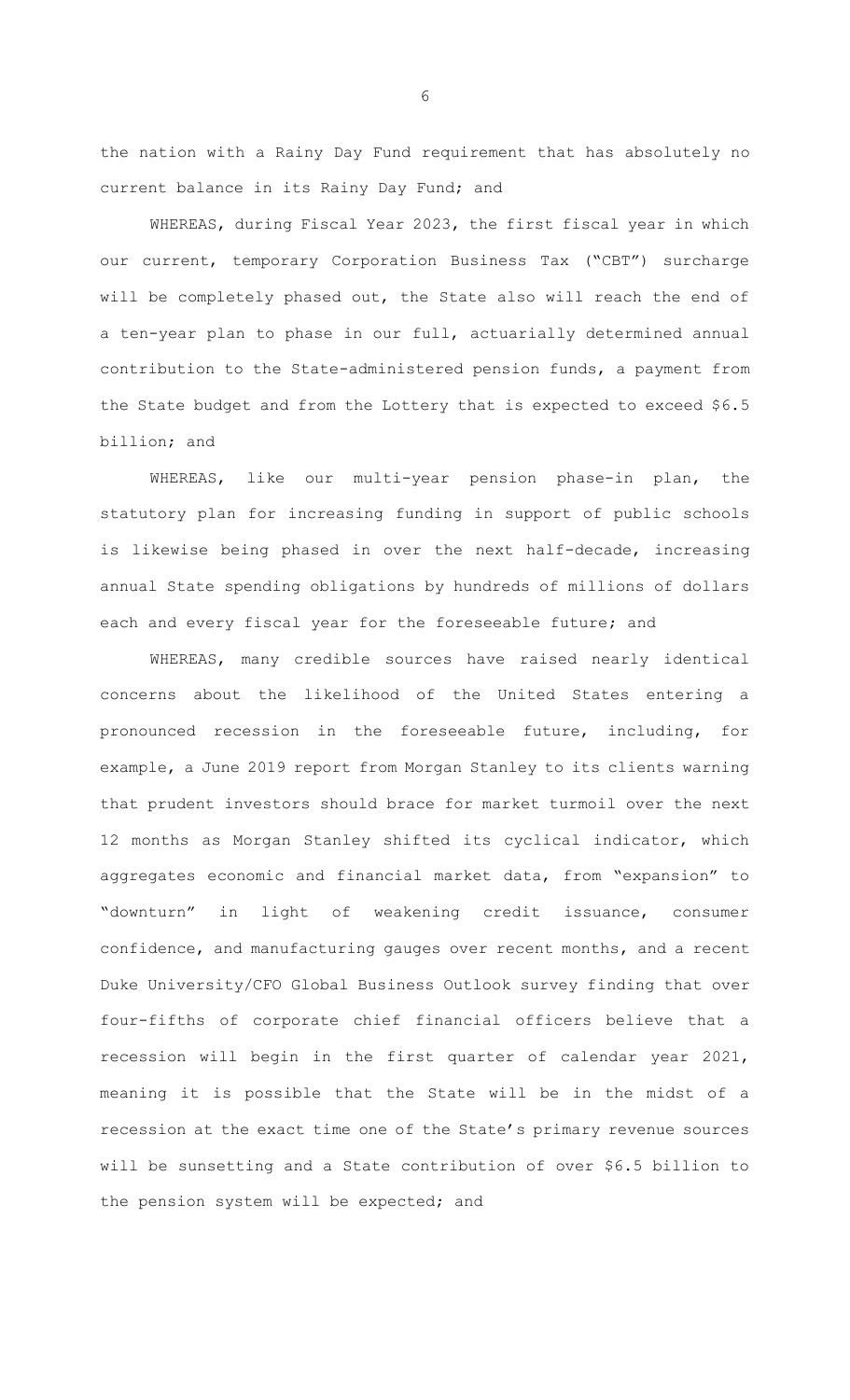WHEREAS, instead of enacting a reasonable budget that pays for current expenses with recurring revenues, maintains a responsible surplus, and contributes to the Rainy Day Fund, the Legislature has merely paid lip service to fiscal responsibility as it embraced a budget that relies on some of the grossest forms of exaggerations, assumptions, and other gimmicks to support increased spending in Fiscal Year 2020 while failing to acknowledge the statutory obligation to put hundreds of millions of dollars in the Rainy Day Fund; and

WHEREAS, the budget crafted by the Legislature is regrettably lacking in new, sustainable, recurring revenues to support new spending, and instead relies in substantial part on unexplained overperformance by current revenue sources, including both a historically unpredictable tax, the CBT, and the temporary surcharge on net business income in excess of \$1 million that, as noted, will decrease from 2.5 percent to 1.5 percent in 2020 and disappear entirely in 2022; and

WHEREAS, during the May revenue update formally presented to the legislative budget committees, the State Treasurer testified that anticipated Fiscal Year 2020 CBT revenues are expected to be \$3.164 billion, while the non-partisan Office of Legislative Services ("OLS") published a substantially more conservative estimate of \$3.037 billion, or \$126.8 million below the Executive Branch's estimate; and

WHEREAS, between OLS's testimony on May 15, 2019 and the introduction of the appropriations act on June 17, 2019, the estimate for the CBT relied upon by the legislative majority increased by over \$200 million above the Executive Branch's estimate, and by over \$300 million above OLS's forecast, to \$3.372 billion; and

WHEREAS, following inquiries, the legislative majority indicated a belief, apparently not shared by OLS, that the State would receive an additional \$100 million through the "delayed" taxation of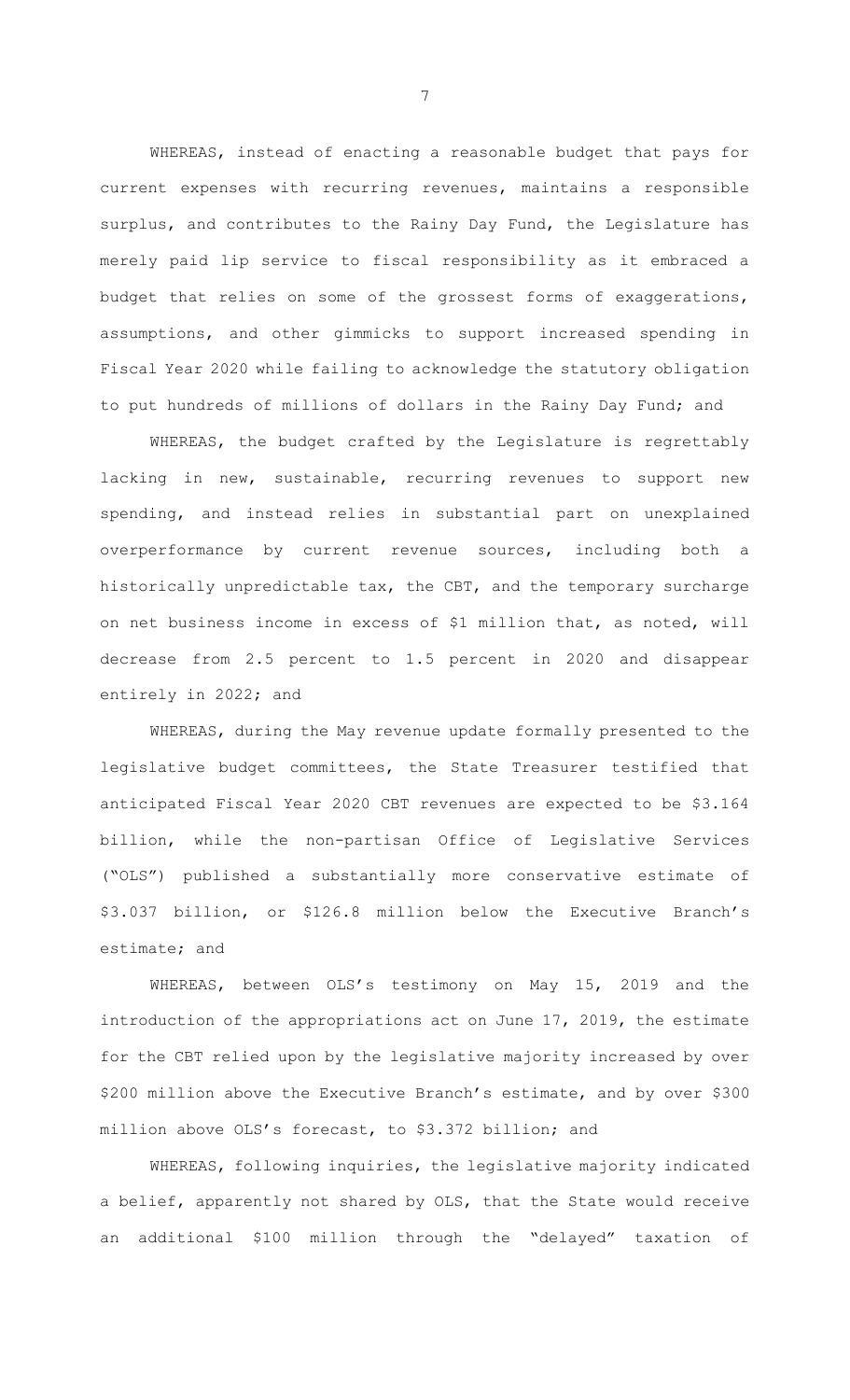repatriated dividends and would pay out \$130 million less in CBT tax credits and \$45 million less in Insurance Premium Tax credits during the upcoming fiscal year, all of which run counter to the estimates, methodology, and testimony of the legislative branch's own nonpartisan revenue forecast during the May update; and

WHEREAS, although New Jersey has enjoyed unexpectedly strong CBT collections in recent weeks, that overperformance is unrelated to delayed taxation of repatriated dividends or unclaimed tax credits; and

WHEREAS, in addition to unrealistic CBT revenue assumptions that far exceed the estimates published by OLS, the budget passed by the Legislature is also reliant on other exaggerated revenues, including an unexplained doubling of the revenue estimate associated with my Administration's recommended suspended business restoration initiative and an indiscriminate use of OLS revenue estimates only where they are higher than Treasury's, as well as multiple nebulous "savings" initiatives, several of which appear to be of dubious legality, see, e.g., Communications Workers of America v. Florio, 130 N.J. 439 (1992), and are not grounded in reality; and

WHEREAS, in order to appear to pay for its spending plan, the Legislature also has effectuated ill-advised and needless cuts to important educational programs, some of which will inevitably have harmful impacts on individuals and communities, including cutting about half of the funding I proposed for the transformative Community College Opportunity Grant ("CCOG") program while, at the same time, affirming its value by significantly expanding program eligibility; and

WHEREAS, in addition, the legislative budget plan includes a scheme to cut \$25 million from the State's planned Fiscal Year 2020 pension contribution, replacing those dollars with "decoupled debit" legislation that creates a shortfall in the ten-year pension payment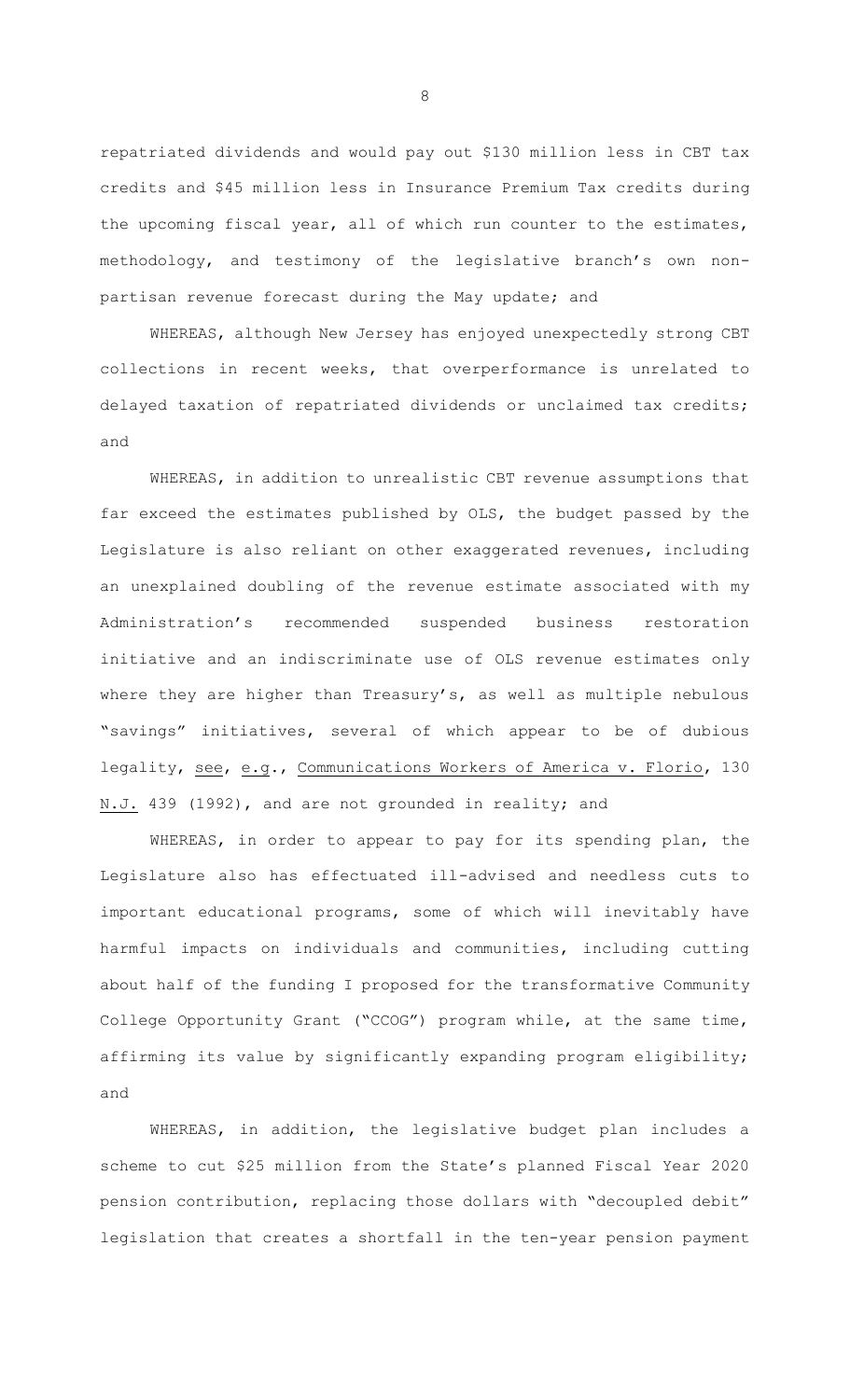phase-in plan by failing to provide for the full planned pension payment in Fiscal Year 2020, and I conditionally vetoed this legislation to ensure the full planned payment is made; and

WHEREAS, the cumulative effects of these and other irresponsible budgeting practices have resulted in a legislative budget that more closely resembles budgets approved during the prior administration, which resulted in 11 credit downgrades, than the responsible budget I recommended, setting the stage for continued chaos and fiscal uncertainty in future fiscal years; and

WHEREAS, in order to continue the progress we have made in improving the State's economic footing and preparedness for inevitable contingencies or worse, including a major economic downturn as predicted by many prominent experts and economists, it is imperative that we build and maintain a robust surplus that includes a substantial contribution to our Rainy Day Fund; and

WHEREAS, I am advised that, after appropriate mathematical and accounting treatment, the closing undesignated fund balance under the legislative majority's budget will be far less than the \$1.41 billion they suggest; and

WHEREAS, more specifically, I am advised that the current Rainy Day Fund statute, which has not been amended or supplemented to allow the Legislature to divert balances in the Rainy Day Fund for nonstatutory uses, requires a payment of approximately \$401.4 million to the Rainy Day Fund, which payment is reflected in the revenue certification I signed today along with this Order, significantly lowering the legislative majority's projected undesignated fund balance; and

WHEREAS, my revenue certification also reflects other changes, including correcting the legislative CBT estimates to restore greater consistency with the figures published by both OLS and my administration and adjusting for the Legislature's mixing and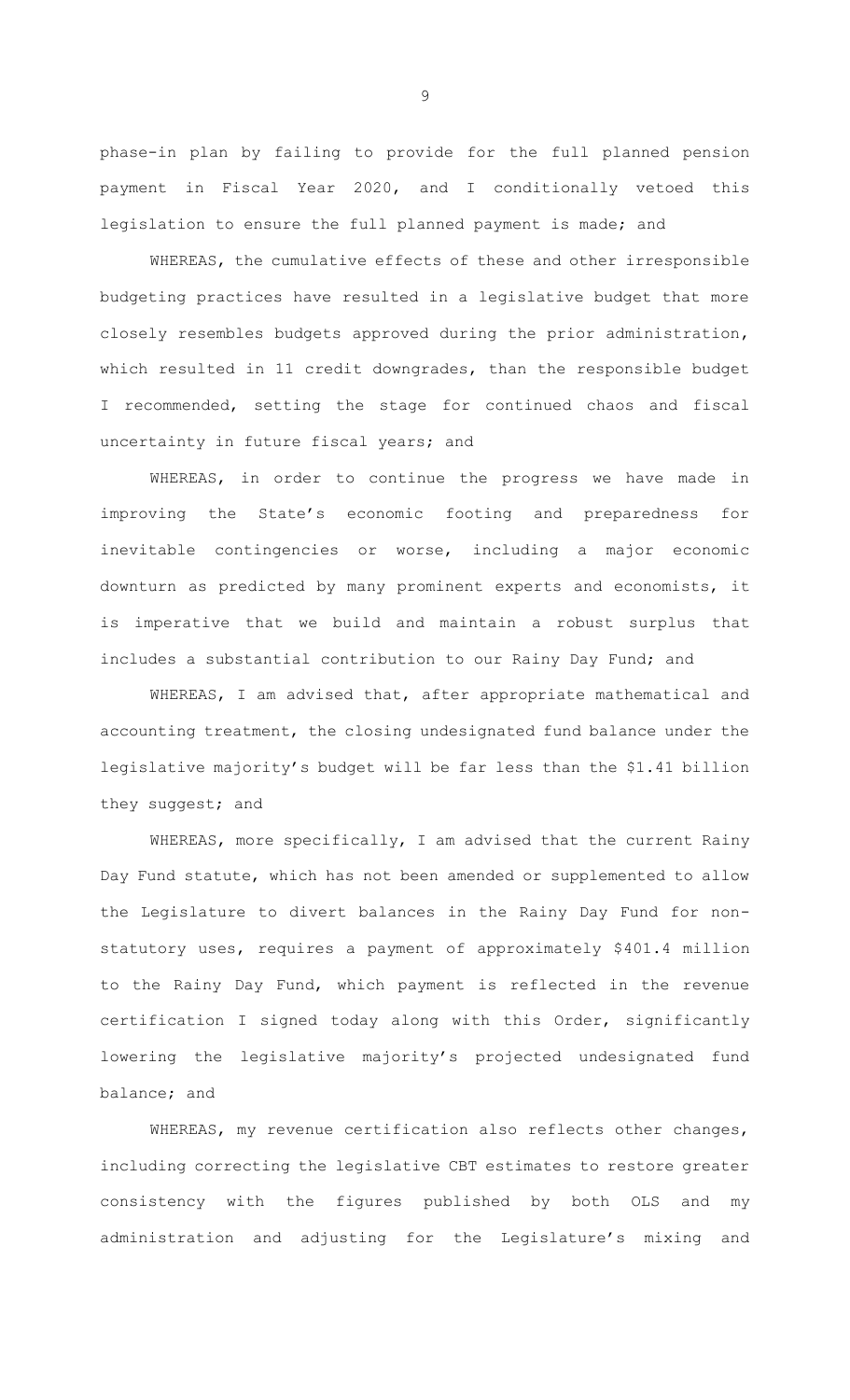matching of OLS and Treasury numbers to achieve more realistic levels; and

WHEREAS, while I do not have the legal authority to increase appropriations in those areas, such as unrealistic Corrections consolidation, exaggerated salary lapses, speculative procurement and audit savings, and other cuts like school aid and emergency 9-1-1 telecommunications upgrades, where the Legislature anticipated implausible savings, or simply underfunded its own spending additions such as personal care assistants, school choice, pretrial services, and Work First New Jersey benefits totaling as much as \$235 million, failing to appropriate money to pay for these purposes does not eliminate the need to pay for them; and

WHEREAS, the Legislature also passed a number of supplemental appropriations concurrently with the budget, violating both the letter and the spirit of the New Jersey Constitution which requires a single annual appropriations law that includes all foreseeable spending for the fiscal year rather than intentional piecemeal budgeting, totaling approximately \$12.4 million not accounted for in calculating the overall legislative surplus; and

WHEREAS, this is not the first time in recent years that the Legislature's penchant for including highly dubious "savings" initiatives in its budget, forcing the administration to attempt to achieve such savings even in the absence of a realistic or even articulable plan, and at the risk of depleting the surplus if the full amount of the savings fails to materialize, has generated a disagreement between the Legislature and the Governor; and

WHEREAS, in June 2016, Governor Christie confronted a very similar situation involving \$250 million in speculative "savings" embedded in the Fiscal Year 2017 legislative budget that were determined to be highly at risk of non-achievement and therefore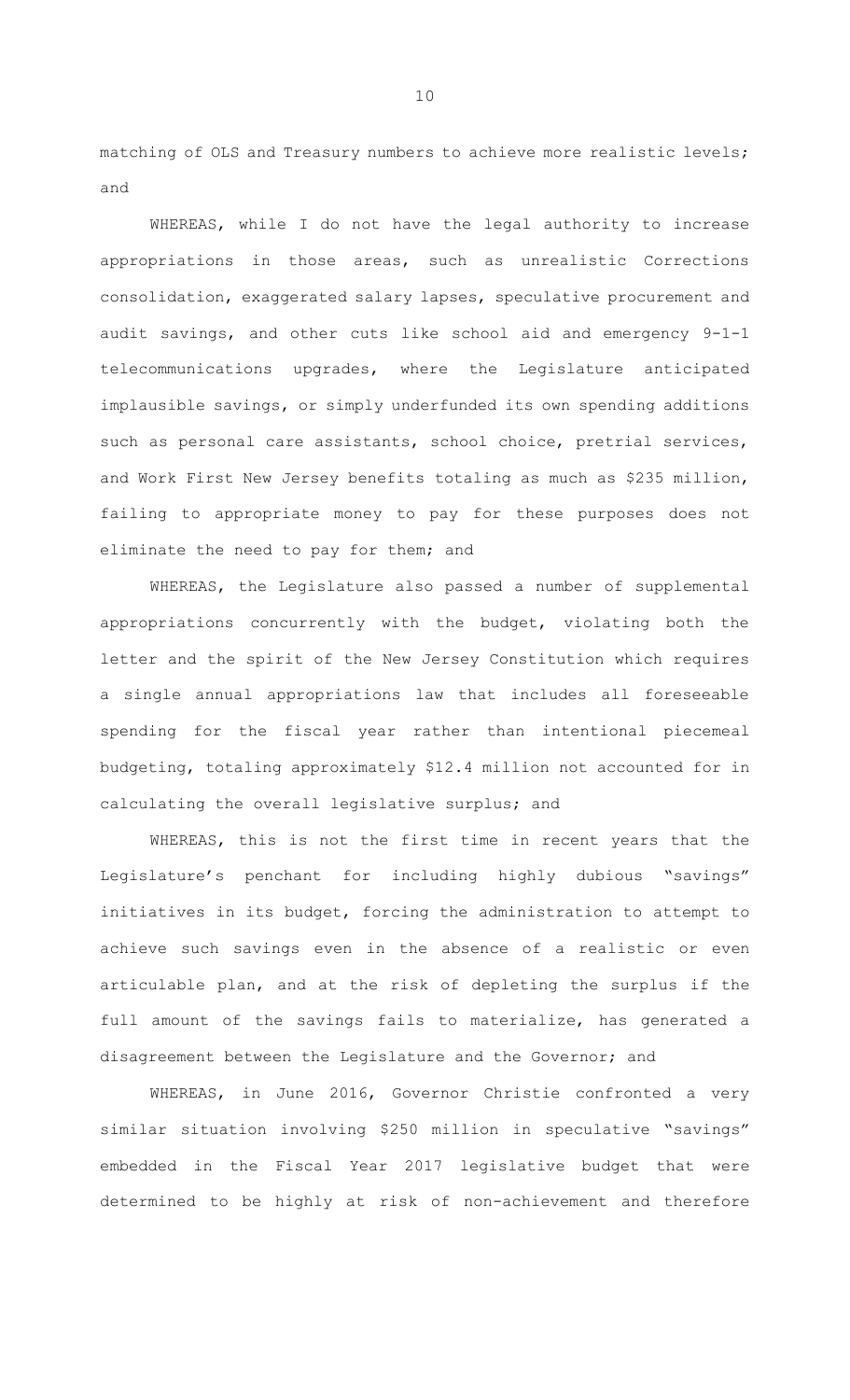threatened the maintenance of core government programs and the maintenance of a responsible undesignated closing balance; and

WHEREAS, more specifically, in Executive Order No. 209 (2016) ("EO 209"), Governor Christie temporarily placed into reserve an equal amount of spending calculated to match the amount of savings that were realistically determined to be at risk of non-achievement based on the information available at the time the budget was enacted, pending the actual attainment of savings; and

WHEREAS, I am advised that as much as \$235 million contained in the Fiscal Year 2020 legislative budget is so questionable as to be designated by the Office of Management and Budget, after thorough review in consultation with the affected departments and agencies, as reasonably warranting "at risk" status; and

WHEREAS, like Governor Christie, I would like to take my legislative partners at their word that these "at risk" items are realistically achievable during Fiscal Year 2020 as budgeted; and

WHEREAS, while Governor Christie in EO 209 ordered the placement in reserve of "all legislative additions" to the Governor's recommended budget, as well as "half of the appropriation for Transitional Aid to Localities," which supports financially distressed cities throughout New Jersey including Trenton and Camden, I believe a more thoughtful and focused analysis should be undertaken in determining amounts to be temporarily reserved to effectuate the purposes of this Order; and

WHEREAS, the facts and circumstances described above and more fully manifested in the legislative majority's budget documents unfortunately prevent me from accepting their spending plan or certifying their suggested revenues in their entirety, and while I cannot add spending to their plan, Treasury and I are authorized to take some necessary actions to ensure that our shared spending priorities are met while much-needed surplus funds are not diverted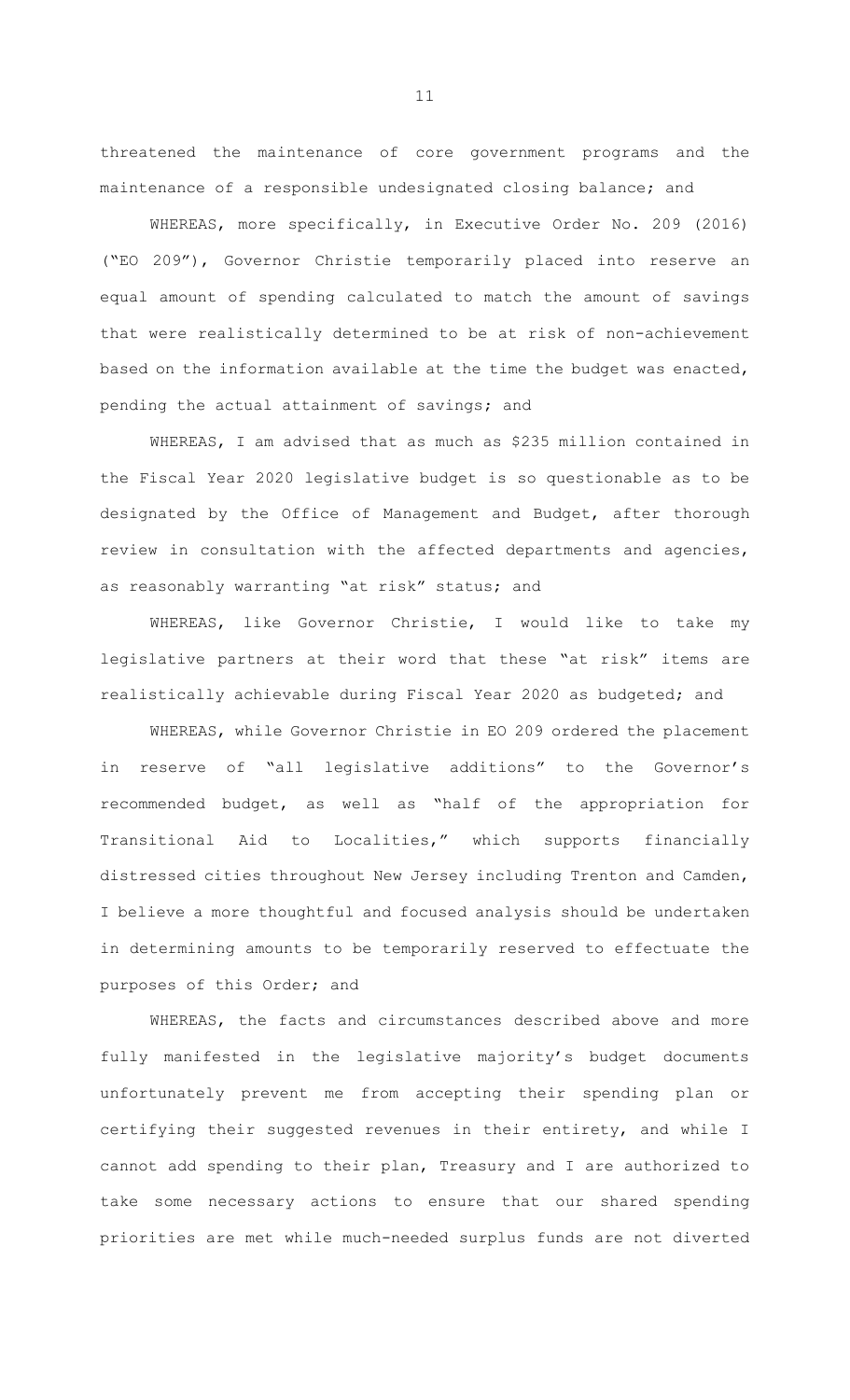away from the Rainy Day Fund or misguidedly spent down in Fiscal Year 2020 in anticipation of savings that may never arrive; and

WHEREAS, the New Jersey State Constitution requires the Governor to take care that the laws of this State be faithfully executed, N.J. Const. (1947) Article V, Section I, Paragraph 11, including ensuring compliance with the constitutional mandate that a balanced State budget be maintained, N.J. Const. (1947) Article VIII, Section II, Paragraph 2; and

WHEREAS, additionally, the New Jersey Constitution assigns to the Governor alone the authority and responsibility to certify annual State revenues, as well as the ability to disapprove individual items of appropriation, subject to potential legislative override, under the line-item veto power; and

WHEREAS, during the course of a fiscal year, the Director of the Division of Budget and Accounting ("Director") may take steps to freeze State spending by placing certain funds in reserve in order to ensure that the State's budget remains balanced and to protect against and meet emergencies that may arise during the fiscal year pursuant to N.J.S.A. 52:27B-26, and the Governor also may enjoin expenditures and prescribe the terms on which such expenditures may be made, if at all, pursuant to N.J.S.A. 52:27B-31 to ensure that appropriations are not used to support waste, mismanagement or extravagance in a time of potentially diminished fiscal resources; and

WHEREAS, failure to exercise these powers now, at the outset of the fiscal year, risks the State potentially lacking resources necessary to maintain a responsible fund balance throughout the year, including sums in the Rainy Day Fund, while it must make statutorily required quarterly pension payments and provide for essential State services and basic operations of State government for Fiscal Year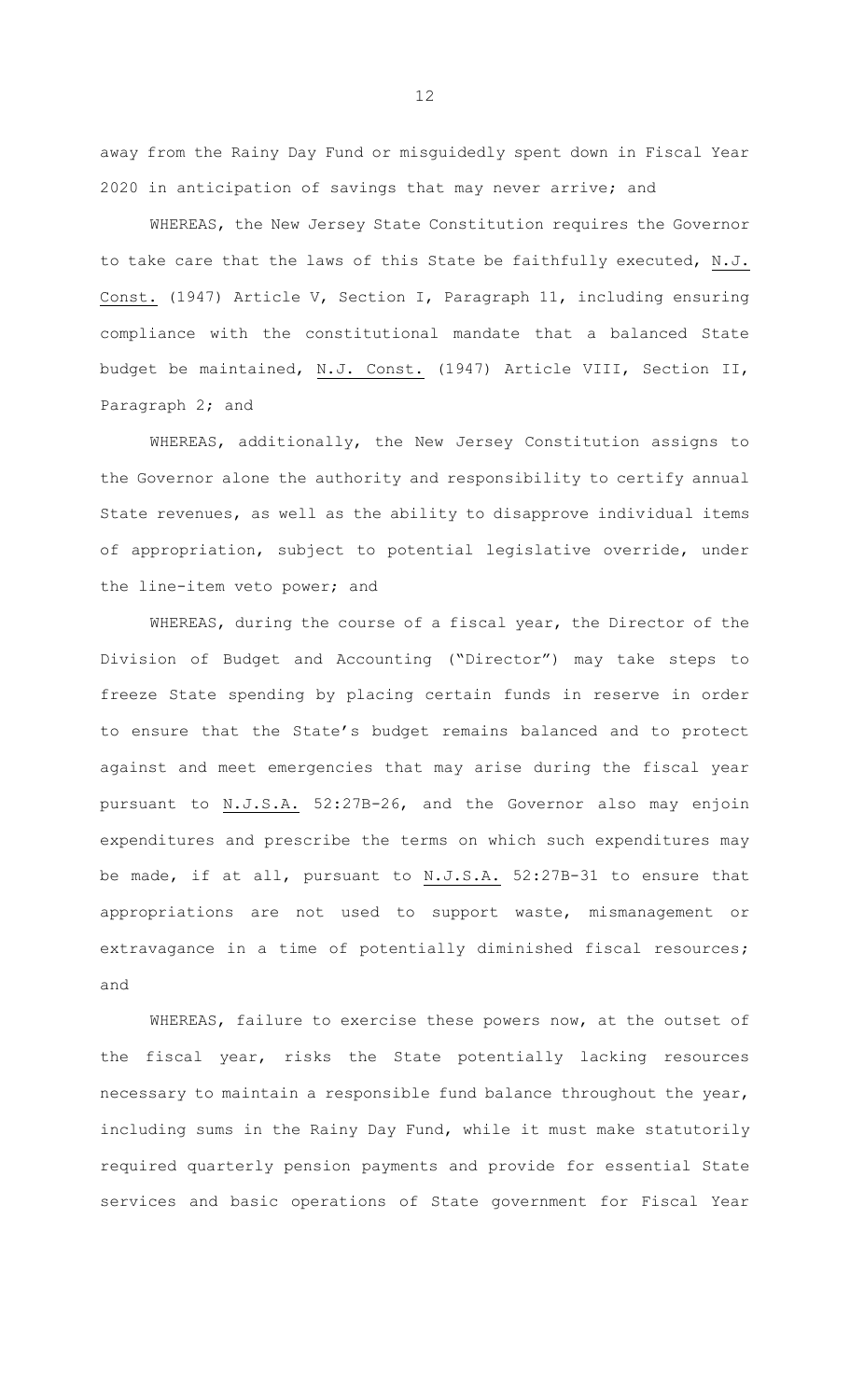2020, potentially causing immediate adverse impacts on the residents of the State;

NOW, THEREFORE, I, PHILIP D. MURPHY, Governor of the State of New Jersey, by virtue of the authority vested in me by the Constitution and by the Statutes of this State, do hereby ORDER and DIRECT:

1. In light of the facts and circumstances described above, the Director is hereby ordered immediately to identify and place into reserve items of appropriation, pursuant to N.J.S.A. 52:27B-26, in an amount sufficient to ensure that the State budget remains in balance while maintaining a responsible anticipated closing fund balance of \$875 million in addition to making a deposit required by the Rainy Day Fund law of \$401 million into the Rainy Day Fund attributable to Fiscal Year 2019. The amounts immediately reserved shall be determined by the Director in consideration of the factors and criteria set forth herein, based on information and materials available to the Department of the Treasury, in consultation with the affected departments and agencies, with respect to each such item. Items of appropriation that shall not be considered for reservation pursuant to this Order shall include items supporting current Stateadministered programs, services, and benefit levels, particularly items that relate to the health, safety, or welfare of State residents, all as determined by the Director. As to other items of appropriation, the Director shall consider relevant factors including, but not limited to, the amount of the item of appropriation, its intended purpose, recipients, and intended beneficiaries, the likely statewide or localized impact of the item, the history of State support for the item, the timing during the fiscal year of any payment(s) in support of the item, the ability to delay payment until later in the fiscal year while monitoring overall budget performance, and such other factors as the Director determines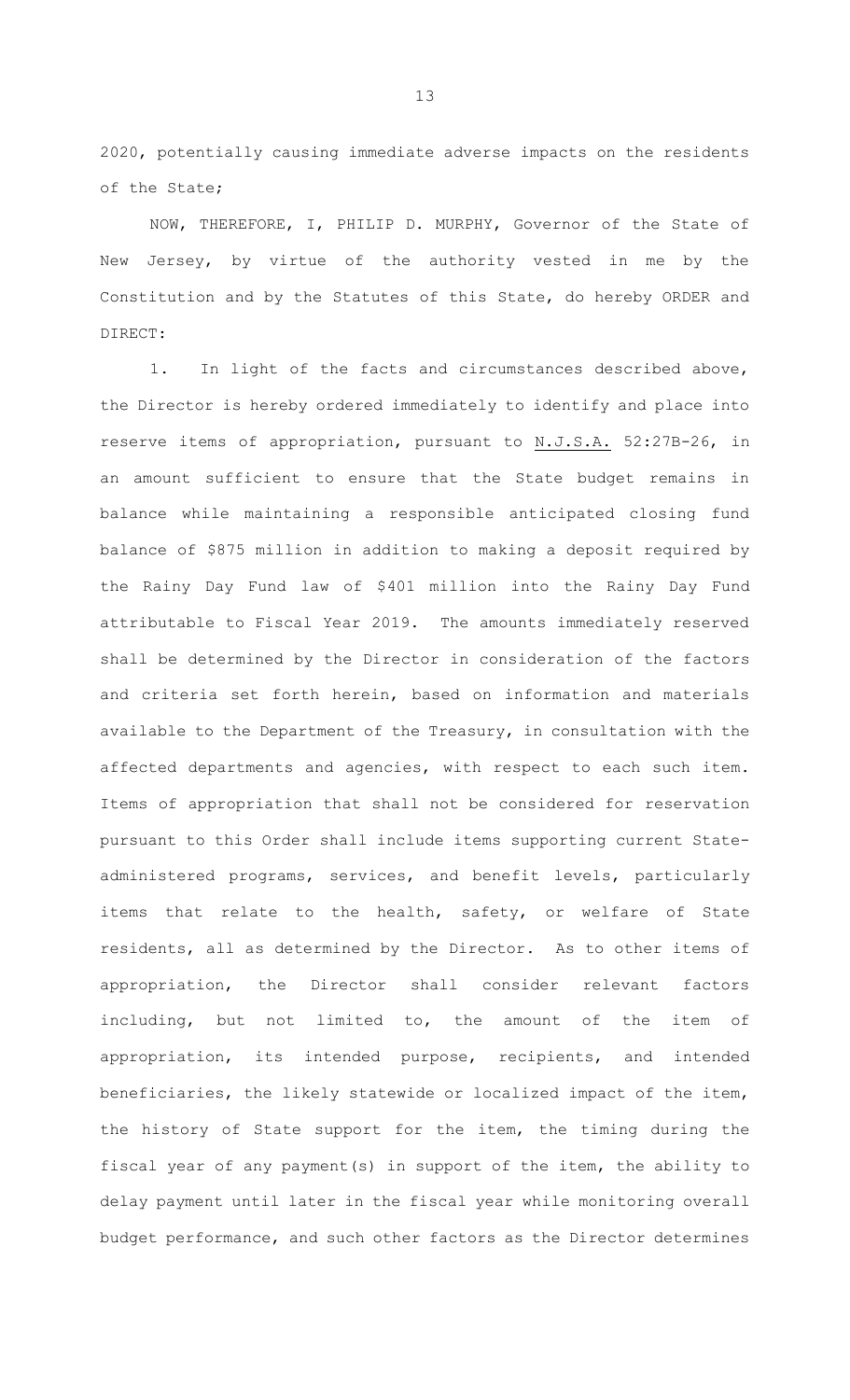to be relevant in fairly and evenhandedly evaluating items of appropriation for reservation in order to effectuate the purposes of this Order while minimizing disruption to ongoing programs, services, and benefit levels. In determining the most appropriate items of appropriation for reservation pursuant to this Order, the Director shall not be limited to legislative additions to my recommended budget, but rather shall consider all items of appropriation. The Director shall notify the State Treasurer and the Governor immediately of the list of items placed into reserve. The State Treasurer shall monitor savings actually achieved with respect to each savings initiative identified as at risk of non-achievement and, in consideration of monthly revenue collections and other factors, including usage and enrollment trends, legislative activity, and other factors directly affecting fund balances, shall take such actions as are necessary to ensure that the estimated closing undesignated fund balance plus the balance for Fiscal Year 2020 in the Rainy Day Fund, when added together, total at least \$1.276 billion. The State Treasurer and the Director of the Division of Budget and Accounting are hereby authorized and directed to supplement the list of items of appropriation reserved pursuant to this Order throughout the fiscal year so long as the conditions that necessitate this Order persist.

2. The State Treasurer shall periodically notify the Governor as necessary with respect to the status of these surplus balances. Thereafter, upon receiving notification from the State Treasurer that amounts in excess of the targeted fund balance are anticipated to be available for expenditure, the Director may release from reserve, pursuant to N.J.S.A. 52:27B-26, items of appropriation in consideration of those circumstances.

3. All State officials and agencies shall cooperate fully in the implementation of this Order.